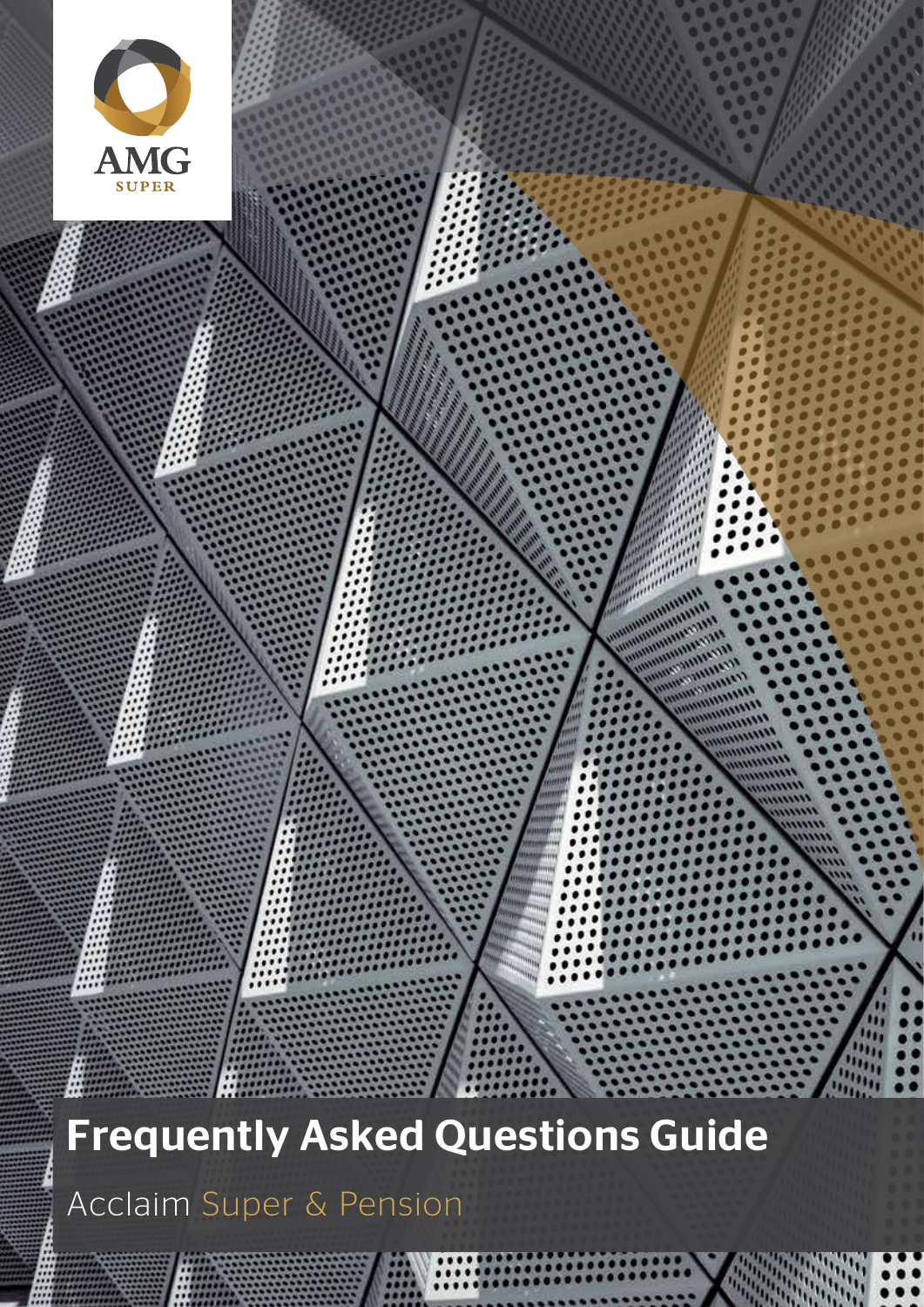# **Contents**

| What happens to AMG Super product account applications that are in progress? 4                   |
|--------------------------------------------------------------------------------------------------|
|                                                                                                  |
| Can I migrate existing AMG Personal Super members from the current system to the new platform?4  |
|                                                                                                  |
| Are there changes to my internal share trading account opening process and HIN sponsorship?  5   |
|                                                                                                  |
|                                                                                                  |
|                                                                                                  |
|                                                                                                  |
|                                                                                                  |
|                                                                                                  |
|                                                                                                  |
|                                                                                                  |
| An existing AMG Personal super client wishes to transfer their funds to an AMG Personal Pension, |
|                                                                                                  |
|                                                                                                  |
|                                                                                                  |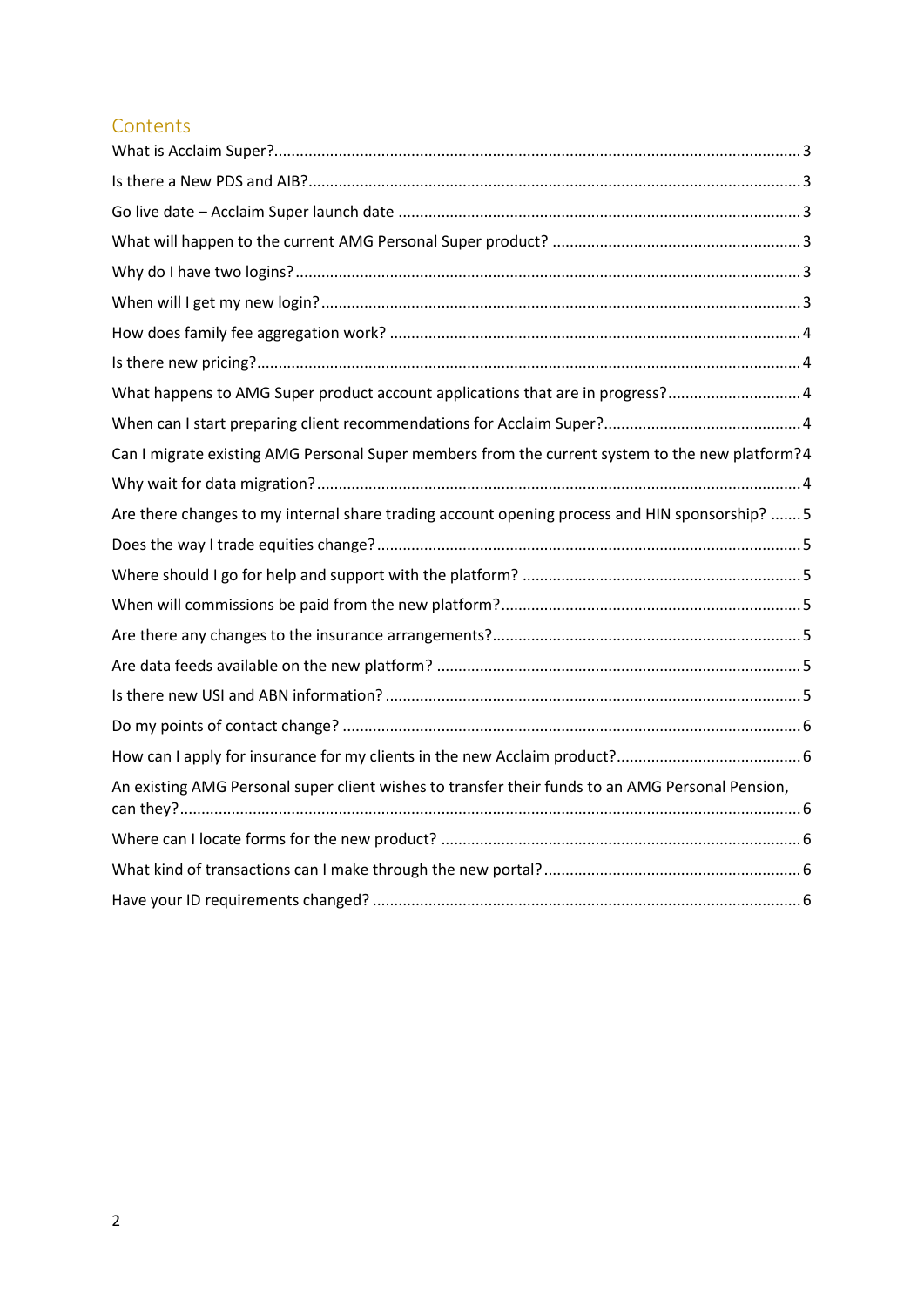# <span id="page-2-0"></span>What is Acclaim Super?

Acclaim Super is a new product released to market by AMG. Acclaim Super is a superannuation product that operates like the traditional AMG Personal Super product with single HIN and CHESS sponsored shares. However, Acclaim Super delivers innovative technology, a new pricing structure that allows family fee aggregation, and improved business efficiencies and processes for both AMG and our advisers and members.

## <span id="page-2-1"></span>Is there a New PDS and AIB?

Yes, Acclaim Super is a new product and the PDS and AIB can be accessed via the links below once the product is launched.

PDS: [https://amgsuper.com.au/wp-content/uploads/2021/10/2109\\_Acclaim-Super\\_PDS.pdf](https://amgsuper.com.au/wp-content/uploads/2021/10/2109_Acclaim-Super_PDS.pdf)

AIB[: https://amgsuper.com.au/wp-content/uploads/2021/10/2109\\_Acclaim-Super\\_AIB.pdf](https://amgsuper.com.au/wp-content/uploads/2021/10/2109_Acclaim-Super_AIB.pdf)

### <span id="page-2-2"></span>When does Acclaim Super launch?

In October, exact date to be confirmed shortly.

## <span id="page-2-3"></span>What will happen to the current AMG Personal Super product?

From 30 November 2021, we will no longer be accepting new advised clients in AMG Personal Super & Pension. All new accounts will need to be opened in the new Acclaim Super & Pension product.

AMG Personal Super will remain open to existing clients and will continue to operate as normal. We will migrate the existing AMG Personal Super product across to the new system next year once the data migration project is complete. After migration, these clients will remain in AMG Personal Super. As the Acclaim Super and Pension is a different product with different fees and features, clients will not automatically transfer across. There will be the ability for adviser to switch product via the platform. However, as this is a new product it may require and SOA/ROA.

## <span id="page-2-4"></span>Why do I have two logins?

Advisers and support staff will have two logins; one to access the old AMG Personal Super platform and one to access the new platform and Acclaim Super. These two logins will be used until your existing client base is migrated into the new platform.

You can access the different product login pages through the AMG Super login drop down menu found on a[t www.amgsuper.com.au](http://www.amgsuper.com.au/). As per the below:



## <span id="page-2-5"></span>When will I get my new login?

Prior to the platform launch, as an active adviser on the existing AMG Super platform, you will automatically receive an emailed link inviting you to set up your new Acclaim Super platform login. Once you create your new adviser profile, you will be able to open Acclaim Super accounts when the platform becomes available for use.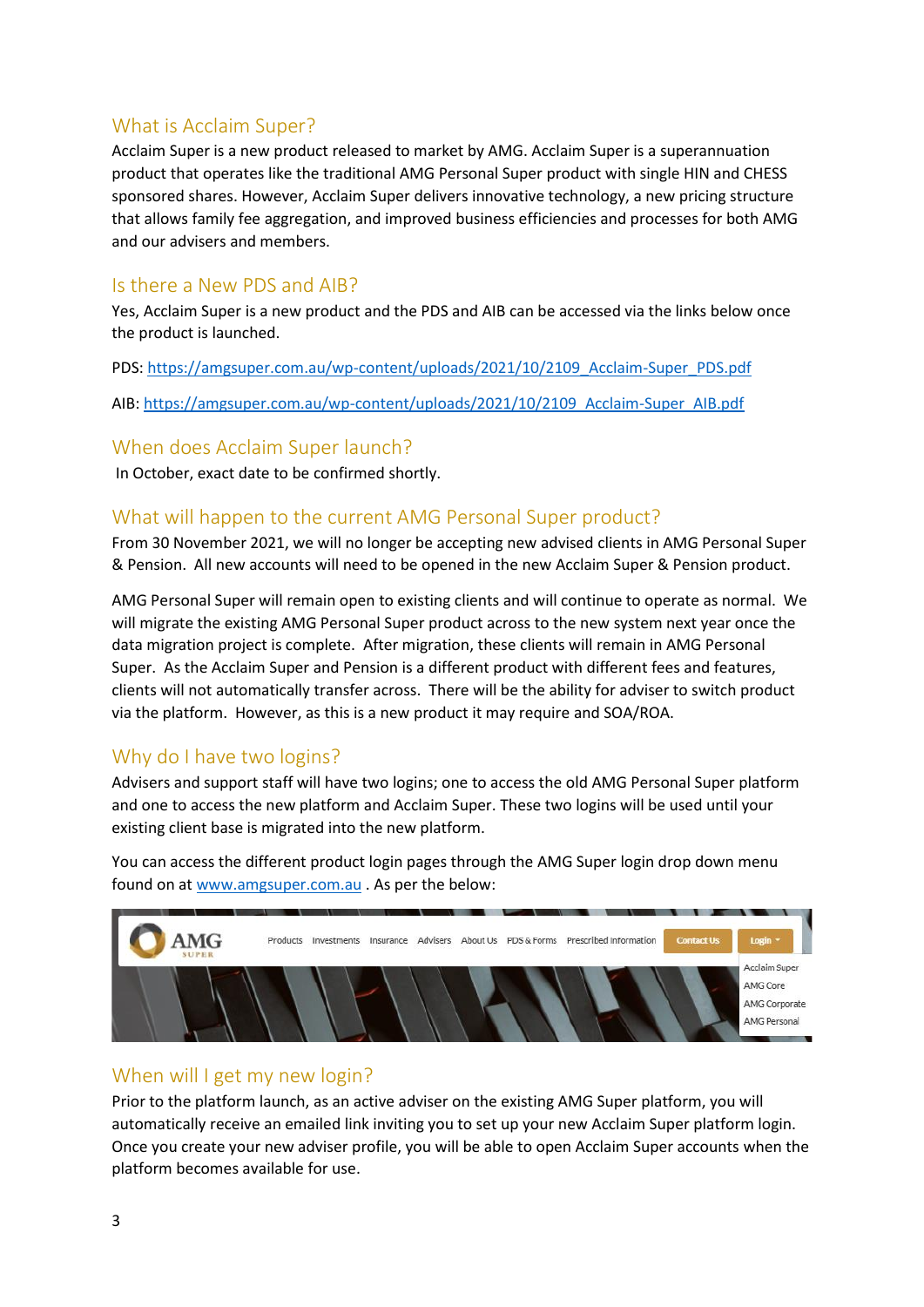Your profile will be setup with the email address, business address and mobile phone number we currently have on record.

# <span id="page-3-0"></span>How does family fee aggregation work?

Family fee aggregation allows you and members of your family (family group) to combine the account balances of your Acclaim Super and Pension accounts. The administration fees and costs applied to each account within a family group will be calculated based on the combined balance of up to four accounts across the family group.

Family groups can be set up by your financial adviser through AMG Online.

All members of the family group must have the same financial adviser and one of the following relationships to the primary member to be eligible for family grouping:

- Married or de facto spouse
- Parent
- Child
- Sibling
- Grandparent
- Grandchild

#### <span id="page-3-1"></span>Is there new pricing?

Yes, there is new pricing on the new Acclaim Super product. Please reach out to your BDM contact for more information. A full list of applicable fees can be found in the relevan[t PDS](https://amgsuper.com.au/wp-content/uploads/2021/10/2109_Acclaim-Super_PDS.pdf) and [AIB.](https://amgsuper.com.au/wp-content/uploads/2021/10/2109_Acclaim-Super_AIB.pdf)

### <span id="page-3-2"></span>What happens to AMG Super product account applications that are in progress?

Application forms for the current AMG Super product will continue to be processed until 30 November 2021.

## <span id="page-3-3"></span>When can I start preparing client recommendations for Acclaim Super?

As an adviser, you will be able to open Acclaim Super & Pension accounts online via the new platform. We will be emailing all advisers prior to go-live with a step-by-step guide of how-to login to your adviser account. You will then be able to create new client accounts via the platform.

However, if you wish to start the process with your clients before getting access to the new platform you can download soft copy application forms as an interim solution and email the completed forms to us. Please contact your AMG Distribution contact for a copy of these forms.

# <span id="page-3-4"></span>Can I migrate existing AMG Personal Super members from the current system to the new platform?

If you choose to move from AMG Personal Super to Acclaim Super prior to data migration, you can action this step via superannuation rollover. This will trigger the relevant CGT and pension resets as per usual rollover implications.

## <span id="page-3-5"></span>Why wait for data migration?

Data migration will ensure that all tax parcels, HIN information, trading history and unit pricing for member portfolios will not be affected.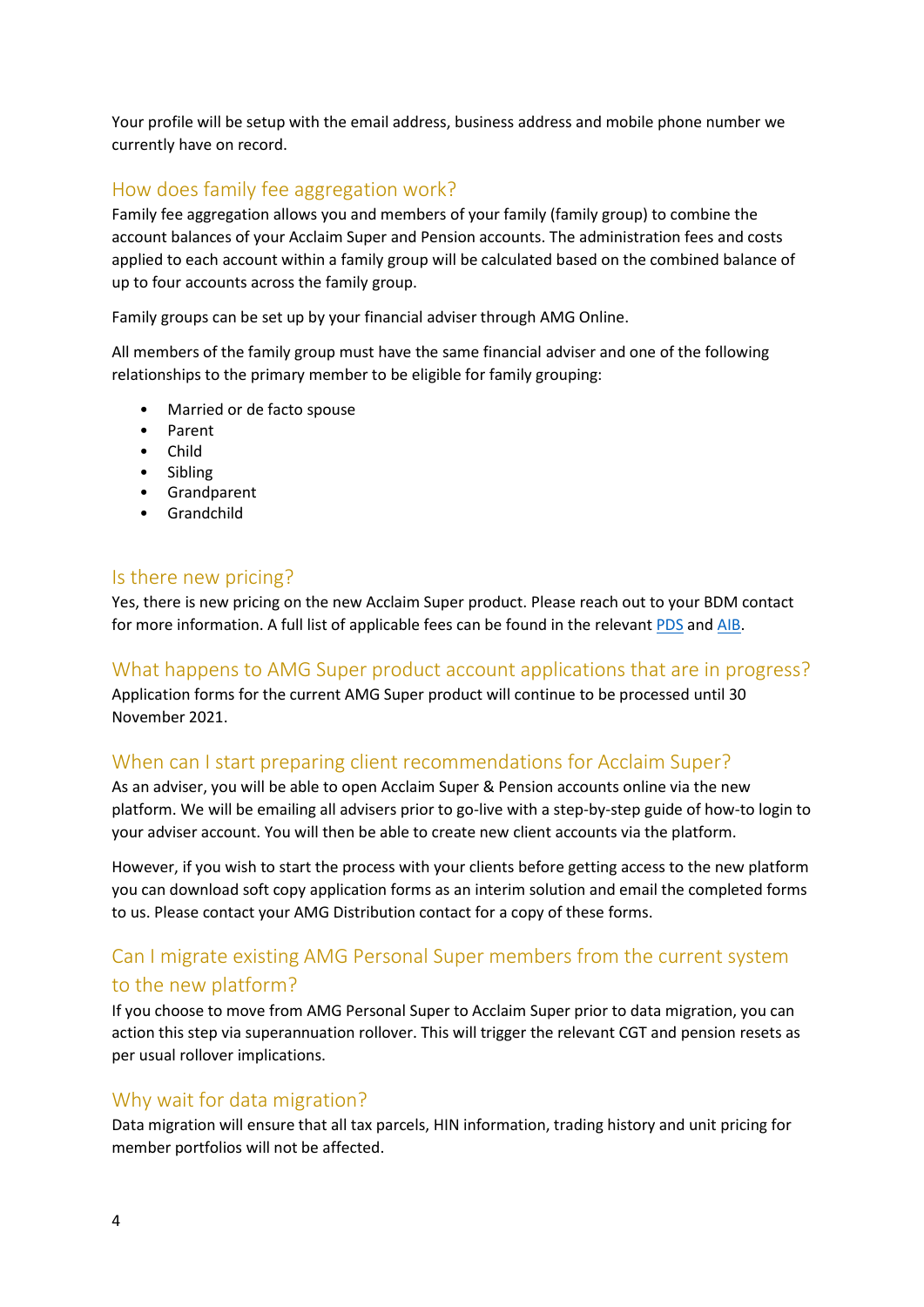AMG will migrate all existing AMG Personal Super members' account information and history over to the new platform, which will consolidate business functions and improve adviser efficiencies across the board.

Data migration enables us to continue to house any existing AMG Personal Super member accounts inside the new platform but maintain their existing account environment. This means that their existing fees, account type and corresponding PDS will remain AMG Personal Super.

# <span id="page-4-0"></span>Are there changes to my internal share trading account opening process and HIN sponsorship?

The only change for your internal share account opening processes will be the naming convention used for the designation. The designation will update from <AMG – member name> to <Acclaim – member name>.

The accounts will still be opened in the name of Equity Trustee's Superannuation Limited with the same registered address details. The updated designation will help you to differentiate between the AMG Personal Super accounts and Acclaim Super accounts. It will also ensure we are able to identify the HIN relationships for portfolio reconciliation.

#### <span id="page-4-1"></span>Does the way I trade equities change?

No. You will continue to have choice of broker and trade through your internal platform as usual.

#### <span id="page-4-2"></span>Where should I go for help and support with the platform?

A full catalogue of video tutorials and process guides can be found within the portal under the Support menu.

As always, your AMG Distribution contact or AMG Client Services team are here to provide phone support.

### <span id="page-4-3"></span>When will commissions be paid from the new platform?

Commissions will continue to be run a month in arrears and paid out to your dealer group before the 10<sup>th</sup> day of each month.

#### <span id="page-4-4"></span>Are there any changes to insurance arrangements?

You will still have the same flexible insurance arrangements through the new platform. A guide on available insurance options can be found [here.](https://amgsuper.com.au/wp-content/uploads/2021/10/2109_AMG-Insurance-Flyer_V5.pdf)

#### <span id="page-4-5"></span>Are data feeds available on the new platform?

Data feeds for Morningstar/Adviser logic and Xplan will be available when the platform becomes available. A tutorial on how to set up a data feed can be found in the portal.

#### <span id="page-4-6"></span>Is there new USI and ABN information?

The ABN for the Fund will remain 30 099 320 583. However, the new Acclaim Super product will have the following USI:

Acclaim Super USI: 30099320583001 Acclaim Pension USI: 30099320583002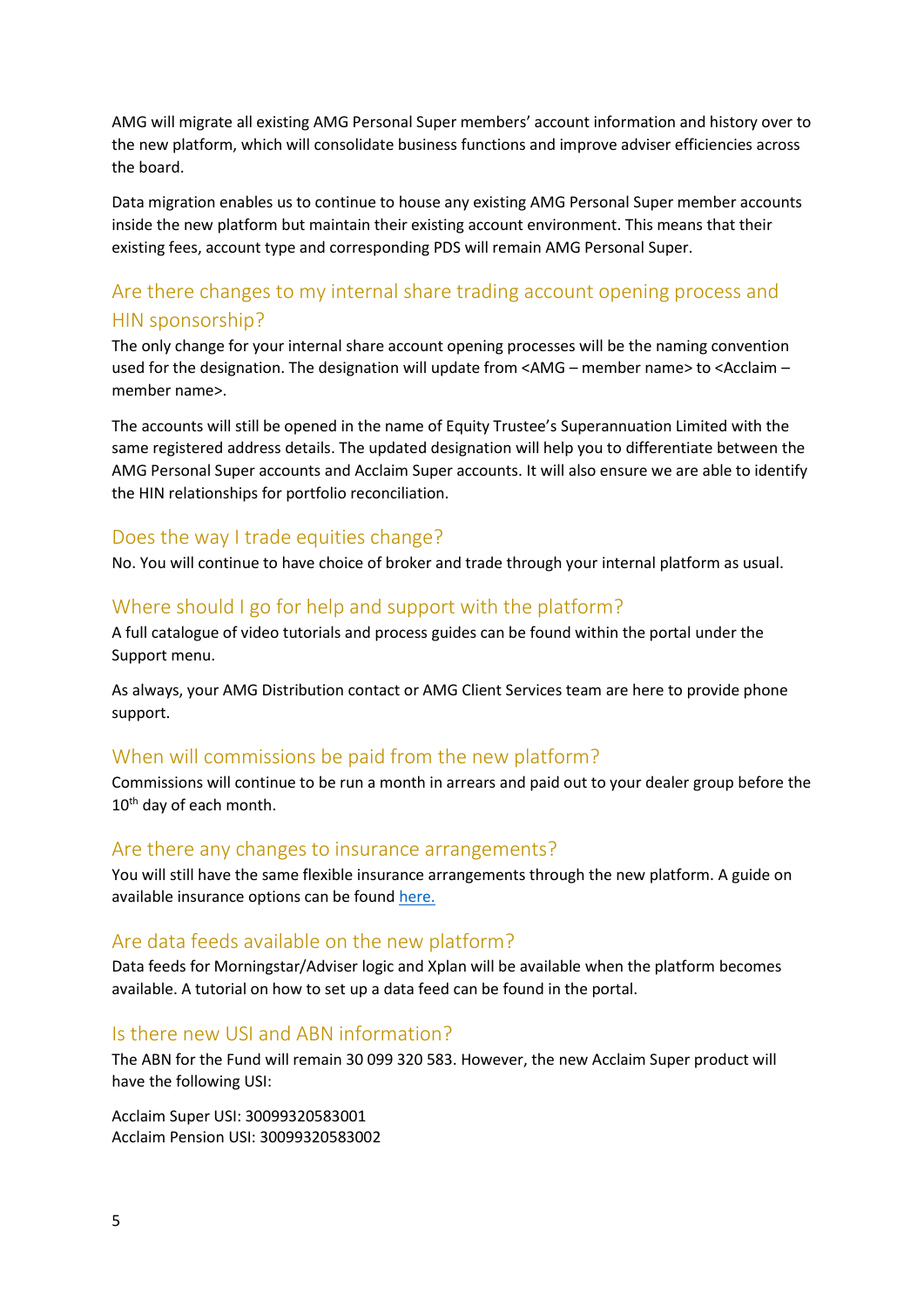## <span id="page-5-0"></span>Do my points of contact change?

You will still be supported by your usual distribution contact, and normal AMG client services contact details remain the same. There is an added feature in the new platform to securely upload ad-hoc documents and queries that will generate a message to our administration team.

# <span id="page-5-1"></span>How can I apply for insurance for my clients in the new Acclaim product?

This process remains unchanged. You can apply for clients' insurance via forms or online: <https://amgsuper-2.snapforms.com.au/form/amg-insurance-application-form> .

# <span id="page-5-2"></span>An existing AMG Personal Super client wishes to transfer their funds to an AMG Personal Pension, can they?

Yes – Although we are not accepting new business into the AMG Personal product, if you have an existing client already in AMG Personal, they are able to move to pension phase and restart any pensions as needed.

# <span id="page-5-3"></span>Where can I locate forms for the new product?

Any transactions that can't be actioned through the new portal will have a relevant form located in the Forms section of the portal. For transactions that you perform through the portal, if your client is required to sign a form it will be generated on the submission page for you to download, and an upload box will be visible.

# <span id="page-5-4"></span>What kind of transactions can I make through the new portal?

The high degree of self-service capability is a big step forward from our existing platform. As advisers you will be able to utilise a whole range of features via your online adviser access, including:

- Opening new client accounts
- Managing cash setting
- Running comprehensive reporting and benchmarking
- Auto-scheduling of reports to clients
- Setting up family fee aggregation
- Setting up access for support staff
- Claiming tax deductions online
- Running Centrelink schedules
- New range of flexible pension payment options
- And much more

Although the new platform technology is intuitive, we also have also put together a complete range of guides and videos to help you or your support staff to understand and utilise the functionality available within the new portal. You will be able to access these guides in AMG Online.

### <span id="page-5-5"></span>Have your ID requirements changed?

Yes, we have introduced electronic identity verification technology. There are three main options for a client's ID to be verified:

**Option 1:** A scanned colour copy or photograph of a current primary photographic identification document such as a passport or driver's licence; AND if consent is given proceed with an electronic verification of identity check.